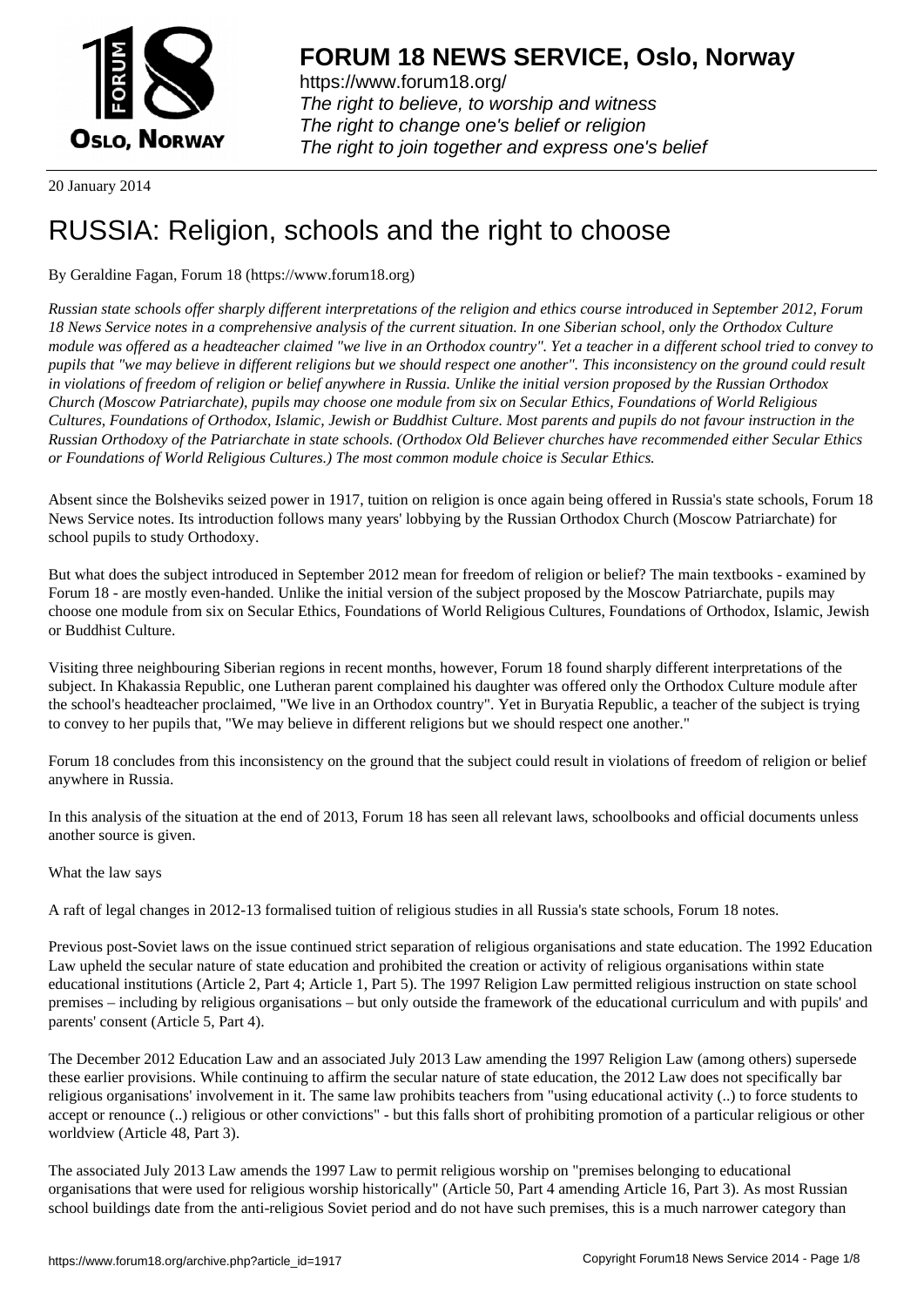educational institution simply at the request of pupils' parents (Article 48, Part 4).

The key change concerning religion brought by the 2012 Education Law, however, is a legal framework for the school subject Foundations of Religious Cultures and Secular Ethics, introduced nationwide in September 2012.

Announcing the introduction of the subject in February 2012, then Prime Minister Vladimir Putin suggested that "well-trained theologians, priests" should teach it, according to a transcript on his presidential campaign website. The 2012 Education Law makes no reference to tuition by clerics, however. A Booklet for Parents produced in conjunction with the six main textbooks for the subject insists that history, civics and other humanities teachers will teach the subject, not clerics.

The 2012 Law does permit tuition on "the spiritual-moral culture of the peoples of the Russian Federation; moral principles; the historical and cultural traditions of world religions or alternative subjects" (Article 87, Part 1). It also stipulates that relevant course material is subject to analysis by a corresponding centralised religious organisation "to ascertain whether its content conforms with the teachings, historical and cultural traditions of the organisation" (Article 87, Part 3). Such organisations are also to be involved in preparation of teaching materials (Article 87, Part 6).

Forum 18 notes this wording allows the state to choose organisations with which it has closer relations - such as the Moscow Patriarchate and particular Muslim, Jewish and Buddhist bodies – to give their preferred explanations of Christianity, Islam, Judaism and Buddhism, potentially at the expense of alternative trends such as Old Belief, Protestantism or Reform Judaism.

On 18 October 2013 Russia's Supreme Court rejected a challenge to the introduction into state schools of Foundations of Religious Cultures and Secular Ethics, according to a decision by Judge Valentina Yemysheva on the Court's website. Dmitri Bondar – who did not appear in court and asked for the case to be heard in his absence – argued that the subject's introduction violated the 1993 constitutional guarantee to freedom of religion or belief. Judge Yemysheva countered that pupils may choose from six options spanning different religious cultures and Secular Ethics.

In practice, however, not all schools are able – or willing – to offer all six options, Forum 18 has found (see below).

# Most choose Secular Ethics

Despite continued criticism by the Moscow Patriarchate, the course is a much-diluted form of the type of state religious instruction the Patriarchate has lobbied for from the start of discussions. The Patriarchate long tried to introduce instruction in its branch of Russian Orthodoxy – also under the title Foundations of Orthodox Culture – into state schools at local level. However, this came to an abrupt halt in September 2007, when President Putin chose his visit to Belgorod Region – the region that had gone furthest by introducing compulsory Orthodox Culture classes for all pupils – to stress Russia's constitutional separation of Church and state (see F18News 14 September 2007 http://www.forum18.org/archive.php?article\_id=1021).

In December 2007 Putin went on to abolish the right of local authorities to determine a portion of the school curriculum, a practice that had allowed the Patriarchate to introduce Orthodox tuition piecemeal at regional level.

It is now clear that most parents and pupils do not favour instruction in the Russian Orthodoxy of the Moscow Patriarchate in state schools. Even when introduced by the state as an elective, culturological subject, Foundations of Orthodox Culture was chosen by only 28 percent of parents and pupils across most of Russia. Forty-one percent preferred Secular Ethics and 20 percent Foundations of World Religious Cultures in the 77 (of 83) Russian regions that had completed the selection process when results were reported by Itar-Tass news agency in March 2012. Five percent chose Foundations of Islamic Culture, one percent Buddhist Culture and only 0.1 percent Jewish Culture.

The subject was previously piloted over two years in 19 Russian regions in line with an October 2009 government decree. Then President Dmitri Medvedev announced its introduction at a high-profile meeting with Orthodox, Muslim, Jewish and Buddhist leaders in July 2009. Again, parents and pupils preferred Secular Ethics in the majority of pilot regions. This option proved first choice in Kaliningrad, Kamchatka, Krasnoyarsk, Kurgan, Novosibirsk, Penza, Sverdlovsk (Yekaterinburg) and Tomsk Regions, as well as Udmurtia Republic, according to results published by Gazeta.ru in March 2010.

Foundations of Orthodox Culture proved first choice in Chuvashia Republic, Jewish Autonomous Region, Kostroma, Stavropol, Tambov, Tver and Vologda Regions. Foundations of Islamic Culture came first in Chechnya and Karachay-Cherkessia Republics, as did Foundations of Buddhist Culture in Kalmykia Republic – the three remaining pilot regions where these non-Orthodox "traditional" religions are dominant. Outside these three, tuition on Islamic, Jewish or Buddhist Culture was reportedly chosen by a maximum of only two percent.

#### What's in the course?

At least on paper, Foundations of Religious Cultures and Secular Ethics is a great improvement over some of the forced religious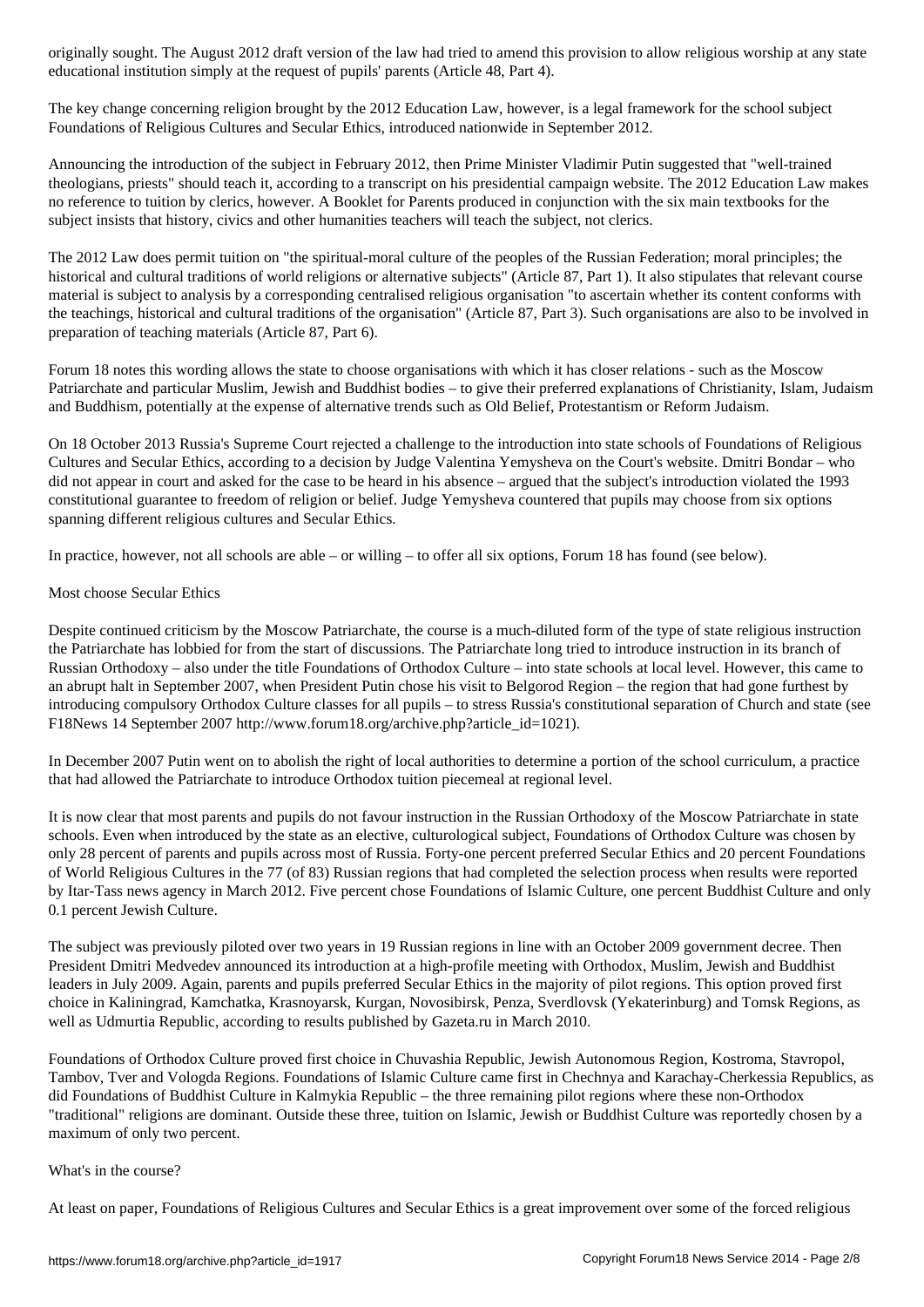First published in Rossiiskaya Gazeta newspaper in March 2012, a December 2011 Education Ministry decree approved 10 titles as textbooks for the subject. Six of these – one for each module of the subject – are those produced under Ministry supervision for the 2010-11 pilot scheme. Since the three on Secular Ethics, Foundations of World Religious Cultures and Foundations of Orthodox Culture are by far the most commonly used, Forum 18 focuses on their content here.

In his introduction to the Booklet for Parents accompanying the six textbooks, Education Minister Andrei Fursenko maintains that the aims of the subject are "the moral education of Russian pupils on the basis of traditional ideals and common human values (..) the formation of a respectful attitude towards the different views and convictions of the citizens of our large country (..) consequently, a healthier moral atmosphere in society".

Embodying this goal of social cohesion, pupils following separate modules are to take part in joint activities at the end of the course to mark Russia's National Unity Day on 4 November. This, the Booklet suggests, "can become a school and family holiday and take place under the slogan, 'We're different, but we're together'."

Similarly, all six textbooks open with two chapters by pedagogue Aleksandr Danilyuk emphasising "love and respect for the Fatherland" as an umbrella ideology of unity. Orthodoxy is not given precedence here: the presence of Judaism and Islam on Russia's modern-day territory from the seventh and eighth centuries respectively is noted, and only then the Orthodox conversion of the early medieval state of Rus in 988.

Described by the Booklet for Parents as "an introduction to the system of humanist values", the anonymous textbook on Secular Ethics makes no reference to religion, even where context might suggest it. In a lesson on "the golden rule of morality", for example, well-known sources for the maxim "Do as you would be done by" are given as the Chinese philosopher Confucius, the Greek mathematician Thales and the Roman philosopher Seneca, but not the New Testament commandment "Do to others what you would have them do to you" [Matt. 7:12].

In general, the textbook sees Secular Ethics as rooted in philosophy, as when suggesting that Aristotle founded ethics, "a science that considers actions and human relations from the point of view of ideas about good and evil".

Despite the patriotic tone of Danilyuk's opening and closing chapters, the Secular Ethics textbook is not politicised, instead introducing concepts such as conscience, friendship and etiquette. A chapter on patriotism makes no reference to Russia's present regime, noting only that, "without the patriotism of all [its] peoples Russia could not have been victorious in the Great Patriotic War of 1941-5." While concerned exclusively with behaviour, the textbook is also not particularly didactic. It suggests, for example, that if a person prefers to live exclusively in accordance with their own desires, "that person must then be prepared to be shunned by those around him, who will not wish to befriend or love him".

Another feature of the Secular Ethics textbook unintentionally preventing it being forced moral instruction is its complexity. While some passages are easy to understand, they quickly become complex for 10- and 11-year-old pupils, as when quoting Hegel: "In order for an action to have moral value, it should be linked to one's personal conviction. It is amoral to do something due to fear of punishment or in order to win the approval of others."

#### Different Orthodoxies

The author of the textbook in the same series on Foundations of Orthodox Culture is Protodeacon Andrei Kurayev, who remains influential in the Moscow Patriarchate despite his controversial dismissal from a teaching position at Moscow Spiritual Academy in December 2013.

Throughout his textbook, Kurayev alternates between a neutral, culturological attitude – as when beginning statements with "Christians believe that" - and religious instruction: "If a person is communicating online and then his computer breaks down, does the person's disappearance from the internet mean he's dead? In the same way, the breakdown of the body doesn't destroy the soul." Unlike the other textbooks, its many illustrations of Orthodox art and architecture bear little relation to the text – for Kurayev focuses on the moral content of Orthodoxy.

While Kurayev's textbook does not mention non-Orthodox Christian or other religious beliefs, several features – such as a photograph identifying Kirill as patriarch and the identification of Metropolitan Filaret (Drozdov) of Moscow (d. 1867) as a saint – are unacceptable to Old Believers. Aleksei Muravyev, director of studies at the Moscow seminary of the Russian Orthodox Old Believer Church (Belokrinitsa Concord), pointed out to Forum 18 in September 2010 that Old Believers remember Filaret as encouraging state persecution of their faithful.

Consequently, December 2009 and May 2010 Councils of the priestless Pomorye Old Believer Church and the Russian Old Orthodox Church (Novozybkov Concord) recommended that Old Believer parents choose Secular Ethics or Foundations of World Religious Cultures instead of Foundations of Orthodox Culture, according to the Churches' websites.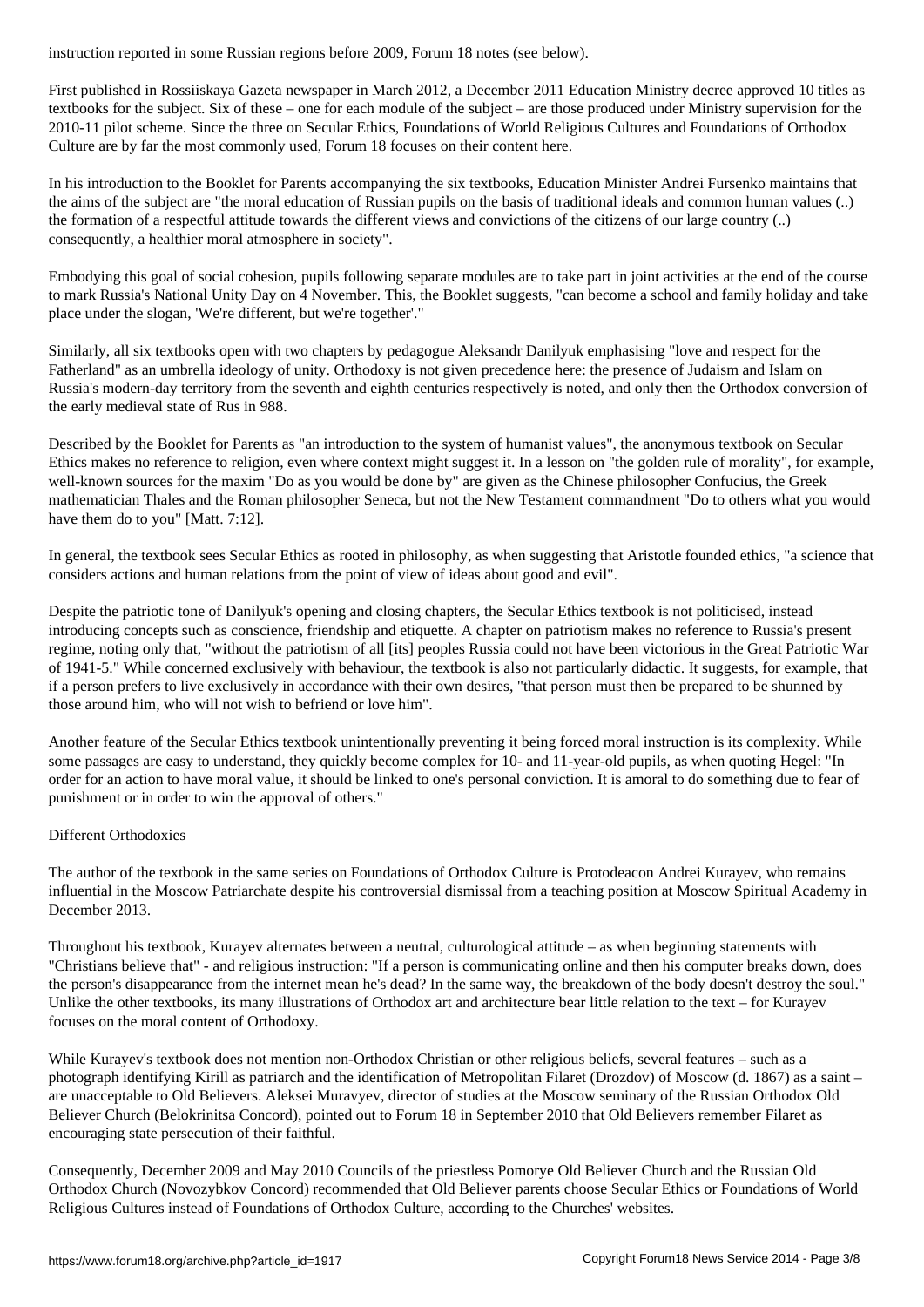Old Believer Muravyev has since written his own textbook on Foundations of Orthodox Culture, published in 2013 and approved by the Education Ministry. All but a few of its many illustrations could pertain to Old Belief as well as the Moscow Patriarchate, and there is no discussion of saints or events after the seventeenth-century schism between the two. The text is more culturological than Kurayev's, as when explaining festivals with reference to images of particular icons.

It also notes that Russians may be Muslims, Buddhists, Jews or "representatives of other Christian confessions – Catholics and Protestants", and does not interpret this variation as division: "All religions teach goodness and truth in their own way. But peace did not always reign between adherents of different religions. They often argued about which of them better expresses the main Truth (..) [But] religious arguments do not result from people's hatred. On the contrary, they show that the truth of faith is very important and valuable to people."

While focusing on the four faiths "considered the traditional religions of Russia", the main textbook for Foundations of World Religious Cultures notes that "representatives of Western Christian confessions made a great contribution to Russia's cultural development." Elsewhere, forms of religious practice identified as Christian – such as baptism and the Eucharist – are taken from Orthodoxy. Many Protestants would not accept other practices included, such as pilgrimage. In general, however, the textbook is firmly culturological, treating aspects of the different faiths together in thematic chapters, such as on art, architecture, charity and festivals.

#### Mixed guidance for teachers

Also accompanying the main six textbooks, a 240-page Book for Teachers by numerous authors has sections on the historical and current religious situation in Russia, as well as encyclopaedic entries on different religions and Secular Ethics. Its tone is contradictory.

Parts of the book favour Russia's so-called "traditional" religions of Orthodoxy, Islam, Judaism and Buddhism, as when noting that, "in recent years the population of the country has begun to regard religious trends that are non-traditional for Russia more negatively." It also maintains that Orthodoxy is "the most important form of Eastern Christianity". Such bias is sometimes explicitly for religious organisations enjoying more positive relations with the Kremlin. The section on Judaism, for example, names only Berel Lazar as Chief Rabbi of Russia (Adolf Shayevich is a rival Chief Rabbi).

The book also follows Moscow Patriarchate rhetoric by describing how "supporters of the uniate [Eastern-rite Catholic] church also seized Orthodox churches in Ukraine" while omitting to mention that the Soviet authorities confiscated these churches from Eastern-rite Catholics - with Patriarchate backing – in 1946.

Other parts of the Book for Teachers are neutral or highly complimentary about minority religious communities, however. Impartial information is included on the True Orthodox Church, which broke away from the established Russian Orthodox Church due to the latter's 1927 declaration of loyalty to the Soviet regime. The Council of Churches Baptists is similarly said to have broken away from the main Soviet Baptist Union in 1961 "not wishing to be under the harsh control of the state organs". In general, Baptists are described as "law-abiding" and "very tolerant", while Pentecostals are said to "support traditional Christian views of the family" and to have "a high moral standard". High morality is also described as characteristic of Islam: "A Muslim avoids deceit and is very patient."

Occasionally, the Book for Teachers appears confused as to which tone to take, as in one paragraph beginning, "The basic principles of religious freedom were preserved in the 1997 [Religion] Law" but ending "The possibility of missionary work was restricted [by the 1997 Law]." A section on "'New' Religions" further argues that the granting of equal rights to religious bodies in Russia in the 1990s caused conflicts, but concludes with the suggestion that "only a tolerant attitude towards dissent, and punishment only for real crimes rather than dissent or heresy" can deliver the ideals of love, wisdom and order as taught by Christianity, Islam, Judaism and Buddhism.

Again, however, the complexity of the material in the Book for Teachers makes it difficult to imagine a primary school teacher using it in classes for 10- and 11-year-olds. The Secular Ethics section in particular refers to Cyrenaic philosophy, Eudaimonism, utilitarianism and sociologism. Also, the content of the teachers' book poorly complements that of the actual course. The six textbooks used by pupils are mostly concerned with culture and ethics, barely touching upon Russia's recent historical and current religious situation – the focus of the Book for Teachers.

#### Previous concern

The impact of pre-2009 versions of Foundations of Orthodox Culture alarmed many non-Orthodox parents and religious leaders.

In Voronezh Region – where Foundations of Orthodox Culture was introduced in May 2007 by agreement with the local Patriarchate diocese – David Perov, the young son of a Protestant pastor, was repeatedly beaten up by classmates on his first day of school for refusing to cross himself during prayers at the school led by a Russian Orthodox priest (see F18News 25 September 2007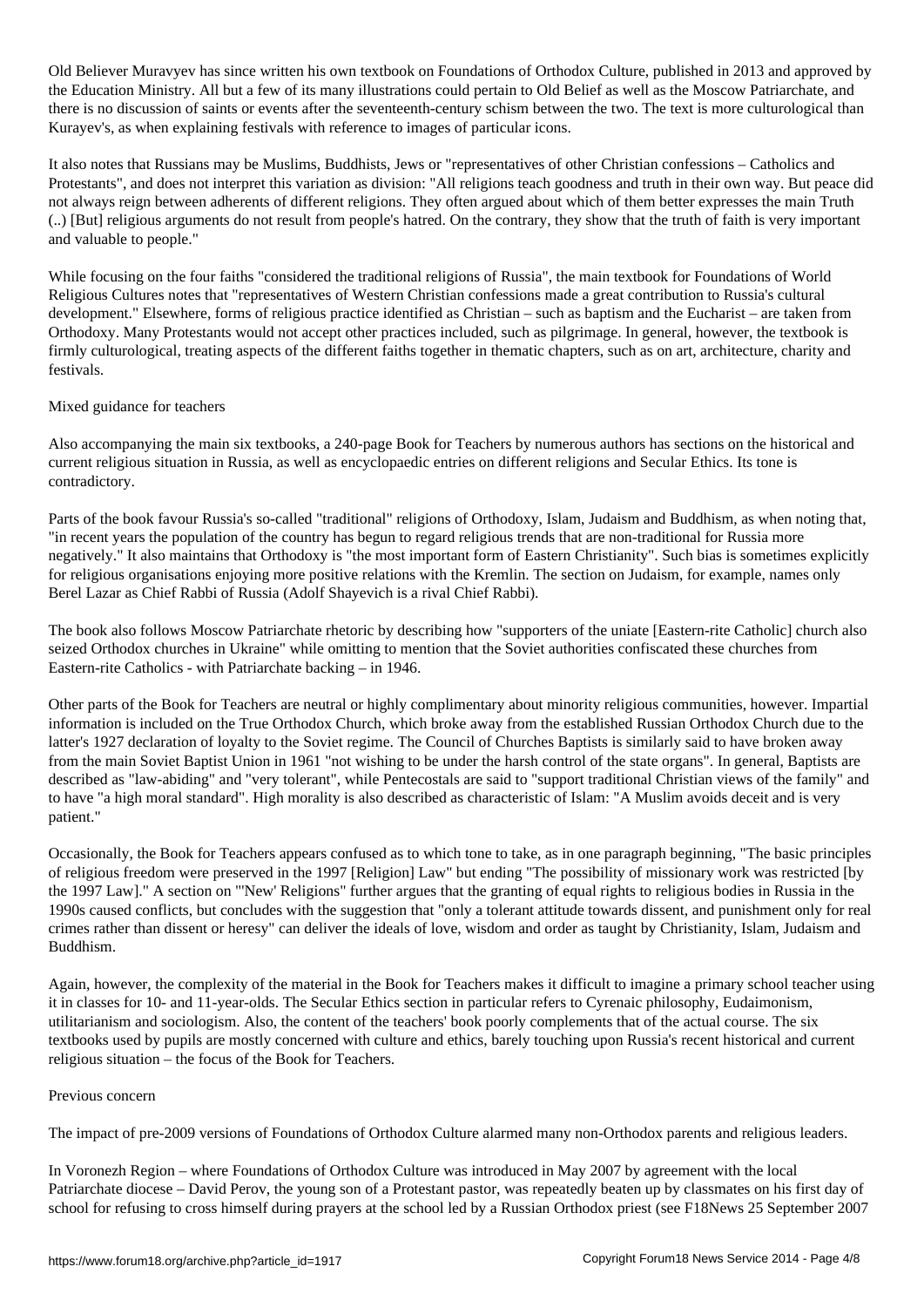In Belgorod Region – which went furthest by introducing compulsory Orthodox Culture classes in every grade – pupils in Belyanka village responded by branding classmates from the evangelical Kingdom of God Church "sectarians" in September 2006. Regional teaching materials seen by Kommersant newspaper the same month recommended that pupils should know various Orthodox prayers by heart and urged the opening of Orthodox prayer rooms in schools (see F18News 25 September 2007 http://www.forum18.org/archive.php?article\_id=1023).

Mukaddas Bibarsov, who heads the Volga Region Spiritual Directorate of Muslims, told Forum 18 in Saratov in 2005 that Foundations of Orthodox Culture course had turned out not to be optional since its local introduction in September 2004: "In practice it is mission, the Christianisation of our children." He also pointed Forum 18 to an April 2005 issue of the Directorate's newspaper in which one Muslim mother recalled finding the following phrases in her 12-year-old's Orthodox Culture exercise book: "As one of the branches of Christianity, Orthodoxy is today considered the post perfect religion"; "the Koran orders the killing of infidels, that is, non-Muslims." The mother also reported being asked by her son before his December 2004 birthday party not to tell classmates that the family is Muslim (see F18News 25 September 2007 http://www.forum18.org/archive.php?article\_id=1022).

#### Religious propaganda?

The Booklet for Parents introducing the subject doubts that "teachers will try to convert their pupils to one or other religion" in the 34 lessons allotted for the course over two semesters. If this does occur, parents are encouraged to demand the replacement of the teacher concerned.

So far, Forum 18 is aware of only one such case. On 23 April 2013 parents secured the removal of Yelena Cheshuina, headteacher of School No. 15 in the town of Miass (Chelyabinsk Region) after complaining that "religious propaganda" was being taught there in place of Foundations of Orthodox Culture, including the veneration of icons at the school. Cheshuina categorically denied their allegations, according to local television website 1obl.ru.

With the issue privately resolved, parents withdrew their legal suit against the school on 7 May, case records on Miass Municipal Court's website confirm. In July 2013 Cheshuina was appointed head of a local private Orthodox secondary school, Chelyabinsk.ru website reported.

The case demonstrates that the school subject's potential challenge to freedom of religion or belief comes not so much from the official teaching material, but from its interpretation – deliberate or not – by individual schools and even teachers. This makes assessing the situation for Russia as a whole impossible.

#### No consistency in Krasnoyarsk

Forum 18 found confirmation of this inconsistency on visiting the three Siberian regions of Buryatia, Khakassia and Krasnoyarsk in recent months. Despite these regions' relative proximity to one another, school representatives, religious leaders and parents there reported very different experiences of the subject.

In Krasnoyarsk - the only one of the three regions to participate in the 2009-10 pilot scheme - parents preferred Secular Ethics (58 percent) followed by Foundations of World Religious Cultures (22 percent) and Orthodox Culture (19 percent), according to the pilot scheme results reported by Gazeta.ru (see above). The other three individual religious cultures (Buddhism, Islam and Judaism) together made up only around one percent.

With the subject's introduction across Russia, most parents in Krasnoyarsk Region again chose Secular Ethics or World Religious Cultures, the region's religious affairs official Rashit Rafikov told Forum 18 in Krasnoyarsk on 20 September 2013. He added that no one chose Buddhism and only a handful chose Judaism or Islam, "even though according to some estimates we have five percent Muslims." While stressing that "even if there are just three people [choosing an option], they will still receive separate tuition," Rafikov maintained this had nowhere happened outside Krasnoyarsk city. Other than concerning teachers not being sufficiently qualified – "but that's a general problem" – he also said he had heard no complaints about the subject.

Pastor Vladimir Ashayev of Krasnoyarsk's Christian Life Pentecostal Church confirmed the lack of qualified teachers to Forum 18 on 18 September 2013: "On the ground, nothing is ready." While recognising the subject's potential conflict with freedom of religion or belief, Ashayev also saw possibilities for Protestants, however: "But we have to fit into the framework. Teachers haven't been trained – qualifications need to be raised – so a few people from our church have undertaken to do that so they can teach this subject." While the subject is offered in some schools in Krasnoyarsk city, Pastor Ashayev has also learnt from church members that "it hasn't even been mentioned" in others: "There is no clarity on this issue."

The children of Muslim mother Yelena Gerasimova have not encountered the subject because they are not yet in fourth grade (nine or 10-year-old), she told Forum 18 in Krasnoyarsk on 17 September 2013. However, their teachers have already displayed a positive attitude towards Islam, she added: "In first grade [7 years] the teacher spoke about the Church, and when it was clear our children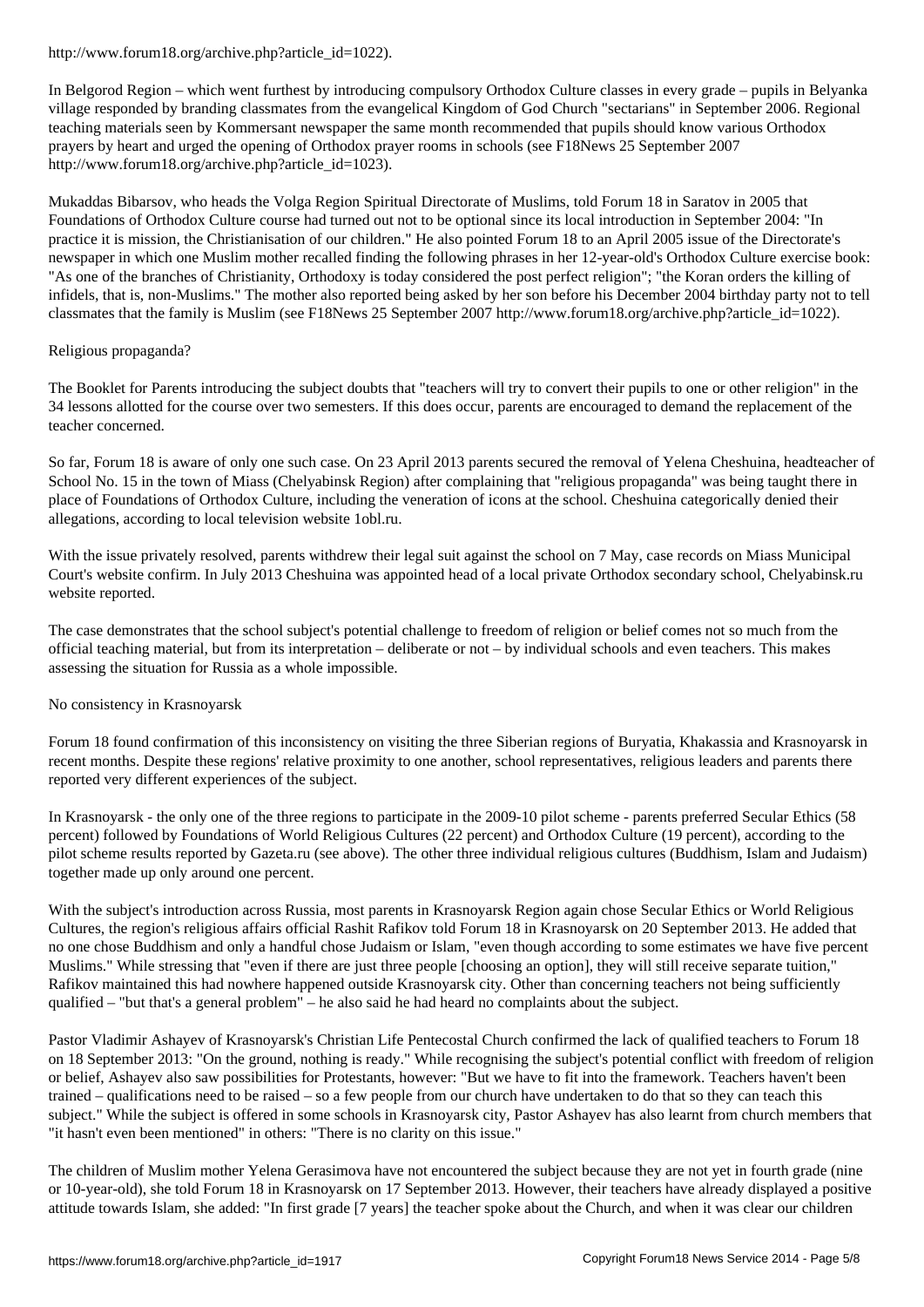religious "extremism" which she strongly denies (see F18News 2 December 2013 http://www.forum18.org/archive.php?article\_id=1902).

Gerasimova's local Mufti Gayaz Fatkullin – who enjoys good relations with the Krasnoyarsk authorities – praised the subject as a "lifeline": "If the implementation and understanding are correct, it will prove a great chance to preserve peace in future." However, speaking to Forum 18 in Krasnoyarsk on 18 September 2013, he also had reservations: "Some officials and teachers see this subject as a way to further their own personal ambitions and worldview, and it's a rare teacher who can remain objective. He could be asked, 'Is it true that Christ rose from the dead?' It wouldn't be right to duck the question, or to give a one-sided answer."

While his son is also too young for the subject, Mufti Fatkullin told Forum 18 that he strongly prefers World Religious Cultures over Foundations of Islamic Culture: "I don't want somebody insufficiently educated to read lectures on Islam to my child in school. Even if the teacher doesn't instil a particular viewpoint, he won't be able to say anything and my son will be confused. He already studies here in the mosque from good, qualified people." On the other hand, remarked the mufti, "I do think it right to give a child general knowledge on World Religious Cultures. That gives a wider view on the situation in the world."

Khakassia: "What was the point of us choosing?"

In the neighbouring republic of Khakassia, Forum 18 found varying experience in schools even among Protestants. While Pastor Aleksandr Prus of Glorification Pentecostal Church has not encountered the school subject, he finds schools generally positive about Protestants. "We go into schools and talk about the dangers of drugs, promote a healthy lifestyle," the pastor told Forum 18 in on 10 September 2013. "They are glad for this to happen." The Church's relations with local officials were previously mixed; while winning praise for its successful Reformation youth ice-hockey team, Glorification was forced to demolish its own worship building in June 2007 (see F18News 30 October 2007 http://www.forum18.org/archive.php?article\_id=1040).

A Protestant local teacher who is not teaching the subject, Olga Kozlova told Forum 18 on 12 September 2013 that she knew of two schools in Abakan - the Khakassian capital – where Foundations of World Religious Cultures and Secular Ethics are offered: "The schools are inclined to favour Secular Ethics, in order to avoid disagreements between different groups due to religious affiliation." Seeing that the World Religious Cultures option includes only Orthodox Christianity while Secular Ethics is about "the rules of behaviour, good manners", Catholic and Protestant parents in these schools have opted for Secular Ethics, she added.

Also in Abakan, the daughter of Pastor Pavel Zayakin of St Luke's Lutheran Church is taking classes in the subject in a third school, he told Forum 18 on 10 September 2013. While the Zayakins had requested Foundations of World Religious Cultures, they were later told only two pupils had done so. Since the remaining 28 opted for Foundations of Orthodox Culture, the whole class is now following that module, Pastor Zayakin told Forum 18: "The headteacher also explained that, 'We're living in an Orthodox country.' So what was the point of us choosing?"

Telephoned on 11 September, a spokesperson at the Abakan school attended by Pastor Zayakin's daughter declined to comment to Forum 18.

At Abakan City Education Department on 12 September, its assistant director Galina Ozerova repeatedly insisted to Forum 18 that, "We do the maximum to make the choice available and to grant parents' requests" in each of the city's 24 schools. In practice, she continued, parents prefer Secular Ethics, Foundations of Orthodox Culture or Foundations of World Religious Cultures, with approximately 50, 30 and 20 percent choosing these options respectively.

Ozerova also repeatedly insisted to Forum 18 that the subject "is not the foundations of faith, but of culture – I don't wear a cross but I live in Russia, so I must know about Orthodox culture." Adding that, "There are many Muslims in Russia, and so I must know about that too," she also expected that Catholicism and Protestantism would be studied as part of the World Religious Cultures course: "We must study the diversity of the world."

### Breaking down barriers in Buryatia

East of Lake Baikal in Buryatia Republic, Forum 18 interviewed a teacher of the subject in the capital, Ulan-Ude, on 7 October 2013. At the junior department of the city's School No. 3, Yelena Kostareva estimated that 150 nine or 10-year-old fourth-grade pupils took up the subject in 2012 and 120 in 2013. Despite Buryatia's reputation as a Buddhist centre, however, she added that no one had chosen the individual course on Buddhist Culture, or indeed on Orthodox, Islamic or Jewish Culture. Kostareva thought this was typical for Buryatia, as she had heard of only a handful of pupils following Foundations of either Buddhist or Orthodox Culture in other districts of the republic.

While parents of pupils at School No. 3 were asked to choose "in principle" from the six modules, the school was sent textbooks only for Secular Ethics and Foundations of World Religious Cultures, Kostareva told Forum 18. The teachers therefore came to an agreement with parents for half of the pupils to study each module: "We just explained that these were the textbooks we got." The textbooks used are those examined by Forum 18 (see above).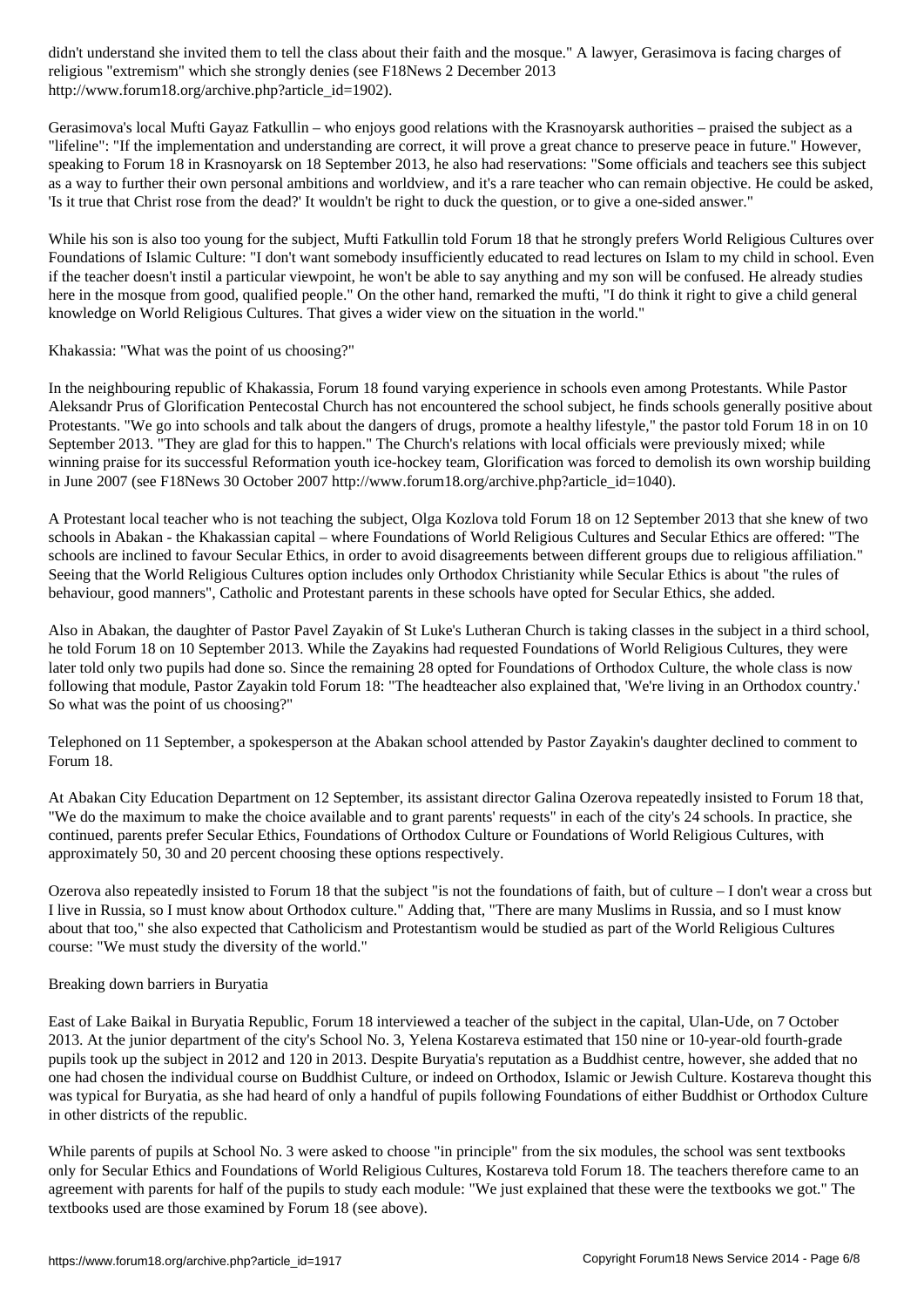Despite not being able to offer individual faith options, there were no objections from parents, Kostareva continued; half wanted World Religious Cultures, some wanted Secular Ethics and a quarter to a third "didn't care at all". The smaller number of pupils in 2013 allowed greater flexibility, she told Forum 18, with over half able to follow Secular Ethics.

As in the other regions visited by Forum 18, Kostareva attended training courses on the subject at Buryatia's state-run Institute for Raising Qualifications. Guest specialists in the relevant training included clerical and other representatives of the Russian Orthodox Church (Moscow Patriarchate), Old Believers, Muslims, Jews and Buddhists, she recalled. The main co-ordinator, a historian from the historically shamanist Buryat exclave in neighbouring Irkutsk Region, was a follower of shamanism, she added. The training thus included elements on Old Belief and shamanism, even though these faiths barely feature in the official teaching material.

Kostareva described to Forum 18 how she has taken her pupils following the World Religious Cultures module on excursions to see various local religious communities. In Targabatai village, an Old Believer priest explained his faith, "not by saying 'this is the correct way', but by saying 'we do things this way, they do it another way'." Kostareva acknowledged, however, that the priest also "gently" criticised non-Old Believer icons for not being handmade, and that pupils were invited to light candles in the Old Believer church. At the Buddhist temple in Atsagat village, pupils put their hands together in the attitude of Buddhist prayer and sprinkled rice in the Buddhist devotional manner, she continued, stressing that this was voluntary.

Kostareva's pupils studying World Religious Cultures are in fact already familiar with religious practice because there are many observant families in Buryatia, she explained to Forum 18: "They learn it in families – I didn't teach them (..) this wasn't some kind of revelation to the children." Classes are diverse, she added, with pupils from practising Buddhist, Old Believer and Muslim families, as well as a shamanist family originally from Yakutia (Sakha) Republic.

Pointing out that her pupils studying World Religious Cultures choose projects on faiths other than their own, Kostareva also showed Forum 18 pictures drawn as part of a project on houses of worship. A boy of Buryat Buddhist background had drawn a mosque, while ethnic Russian children had written about local Buddhist temples. In Kostareva's view, the aim of the subject is to remove barriers: "So they are not afraid of what goes on [in unfamiliar houses of worship]. Many had been afraid to go there – the Buryats were thinking, 'Why should I go into that church?'At the moment a lot is said about Islam being a frightening religion, blowing things up, but as Askerov [a Muslim pupil] said in his presentation, 'my religion does not promote that'."

#### Celebrating demons

Kostareva's approach – clearly influenced by her personal values as well as the cultural diversity of her local area – illustrates that the subject may be very variously interpreted on the ground. Yet schools in urban centres are not necessarily more likely to respect freedom of religion or belief by teaching Foundations of Religious Cultures and Secular Ethics as intended at federal level, Forum 18 notes.

In Moscow, Orthodox parents who wish to remain anonymous for fear of repercussions on their children have told Forum 18 that their suburban school has already cancelled tuition of the subject on the pretext of saving money. In 2012 - the only year that Secular Ethics and Foundations of Orthodox Culture was taught at the school - six pupils followed the first module and 22, mostly nominally Orthodox, the second. The subject's cancellation has not upset the practising Orthodox parents, they told Forum 18 on 26 November 2013. As the teacher who taught Foundations of Orthodox Culture was indifferent to Orthodoxy, they explained, their children described the subject as "nasty" and "phony".

Of more concern to these practising Orthodox parents, however, was a different teacher's promotion of Halloween at the school each 31 October. (In recent years school celebrations of Halloween and St Valentine's Day have been widely criticised by some Russian Orthodox as an alien, Western practice.) When young pupils at the Moscow school wore demon costumes for the 2012 Halloween celebration – of which Forum 18 has seen a photograph – the Orthodox parents complained to the headteacher. Despite this, the celebration was repeated on the same date with the same costumes in 2013 – but the teacher announced at the last minute that they would be celebrating not Halloween, but the "festival of Russian devilry [prazdnik russkoi nechistoi sily]". (END)

For more background, see Forum 18's surveys of the general state of freedom of religion or belief in Russia at http://www.forum18.org/Archive.php?article\_id=1722, and of the dramatic decline in religious freedom related to Russia's Extremism Law at http://www.forum18.org/Archive.php?article\_id=1724.

A personal commentary by Alexander Verkhovsky, Director of the SOVA Center for Information and Analysis http://www.sova-center.ru, about the systemic problems of Russian anti-extremism legislation, is at F18News 19 July 2010 http://www.forum18.org/Archive.php?article\_id=1468.

A personal commentary by Irina Budkina, Editor of the http://www.samstar.ucoz.ru Old Believer website, about continuing denial of equality to Russia's religious minorities, is at F18News 26 May 2005 http://www.forum18.org/Archive.php?article\_id=570.

More reports on freedom of thought, conscience and belief in Russia can be found at